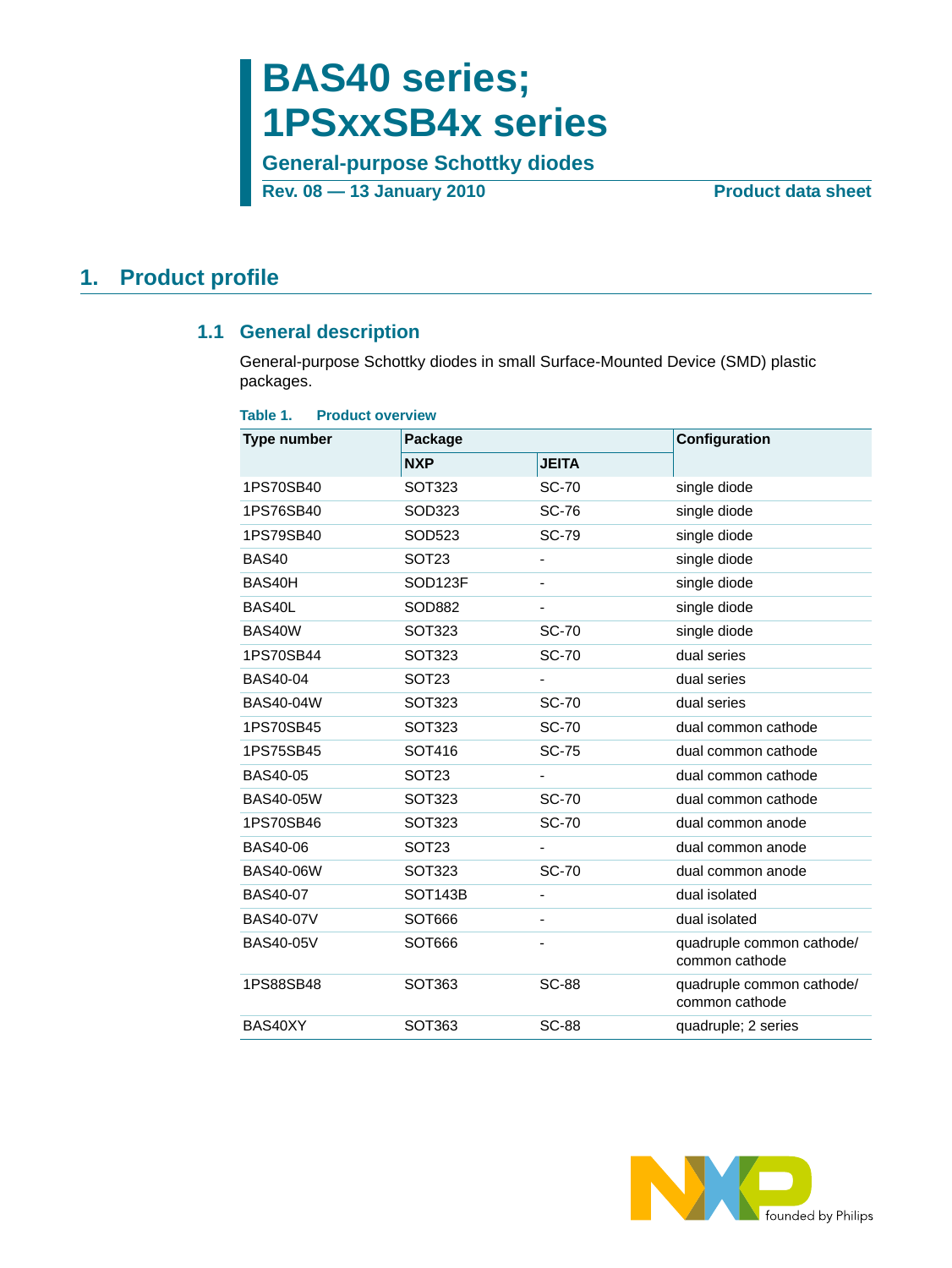#### <span id="page-1-1"></span>**1.2 Features**

- $\blacksquare$  High switching speed
- High breakdown voltage **EXEC EXECUTE:** Low capacitance

### <span id="page-1-2"></span>**1.3 Applications**

■ Ultra high-speed switching ■ Voltage clamping

#### <span id="page-1-3"></span>**1.4 Quick reference data**

|  | <b>Low leakage current</b> |  |
|--|----------------------------|--|
|  |                            |  |

- 
- 

| Table 2.      | Quick reference data |                   |                         |            |            |      |
|---------------|----------------------|-------------------|-------------------------|------------|------------|------|
| <b>Symbol</b> | <b>Parameter</b>     | <b>Conditions</b> | Min                     | <b>Typ</b> | <b>Max</b> | Unit |
| Per diode     |                      |                   |                         |            |            |      |
| ΙF            | forward current      |                   | ۰                       | ٠          | 120        | mA   |
| $V_F$         | forward voltage      | $I_F = 1$ mA      | $\boxed{1}$ $\boxed{1}$ | ٠          | 380        | mV   |
| $V_R$         | reverse voltage      |                   | ۰                       | ۰          | 40         |      |
|               |                      |                   |                         |            |            |      |

<span id="page-1-0"></span>[1] Pulse test:  $t_p \le 300 \mu s$ ;  $\delta \le 0.02$ .

## <span id="page-1-4"></span>**2. Pinning information**

| Table 3.       | <b>Pinning</b>                  |                                            |
|----------------|---------------------------------|--------------------------------------------|
| Pin            | <b>Description</b>              | <b>Symbol</b><br><b>Simplified outline</b> |
|                | BAS40H; 1PS76SB40; 1PS79SB40    |                                            |
| 1              | cathode                         | $[1]$                                      |
| $\overline{2}$ | anode                           | $1 + 2$<br>$\overline{c}$                  |
|                |                                 | sym001                                     |
|                |                                 | 001aab540                                  |
| <b>BAS40L</b>  |                                 |                                            |
| 1              | cathode                         | $[1]$                                      |
| $\overline{2}$ | anode                           | $1 + 2$<br>$\overline{c}$                  |
|                |                                 | sym001                                     |
|                |                                 | Transparent                                |
|                |                                 | top view                                   |
|                | <b>BAS40; BAS40W; 1PS70SB40</b> |                                            |
| 1              | anode                           |                                            |
| $\overline{2}$ | not connected                   | 3<br>3                                     |
| 3              | cathode                         | $\overline{2}$<br>1                        |
|                |                                 | n.c.<br>006aaa436                          |
|                |                                 | $\sqrt{2}$<br>1                            |
|                |                                 | 006aaa144                                  |

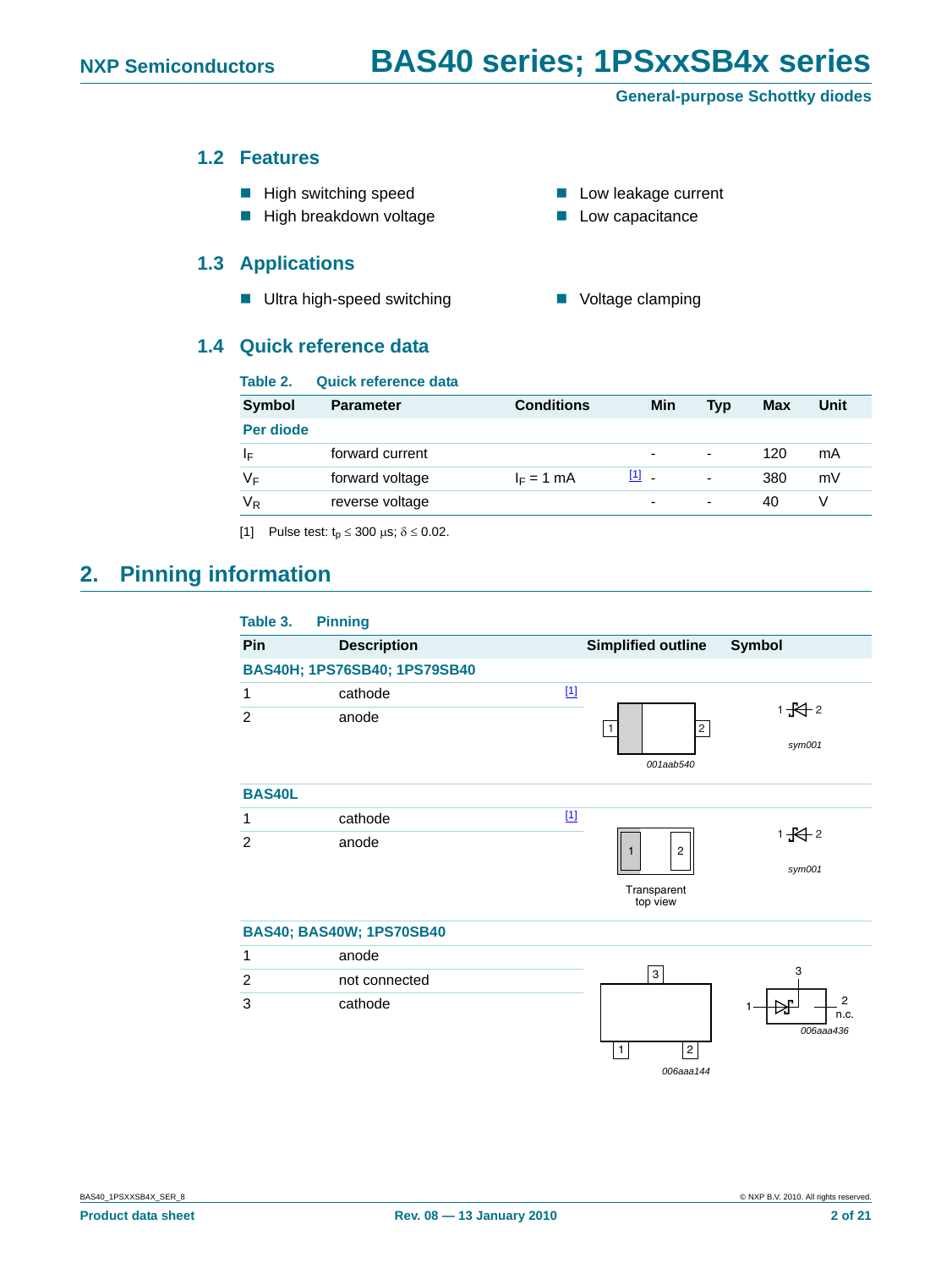| Table 3.         | <b>Pinning</b> continued                  |                                             |                          |
|------------------|-------------------------------------------|---------------------------------------------|--------------------------|
| Pin              | <b>Description</b>                        | <b>Simplified outline</b>                   | <b>Symbol</b>            |
|                  | BAS40-04; BAS40-04W; 1PS70SB44            |                                             |                          |
| 1                | anode (diode 1)                           |                                             |                          |
| 2                | cathode (diode 2)                         | 3                                           | 3                        |
| 3                | cathode (diode 1),<br>anode (diode 2)     | $\overline{\mathbf{c}}$<br>1<br>006aaa144   | 006aaa437                |
|                  | BAS40-05; BAS40-05W; 1PS70SB45; 1PS75SB45 |                                             |                          |
| $\mathbf{1}$     | anode (diode 1)                           |                                             |                          |
| 2                | anode (diode 2)                           | 3                                           | З                        |
| 3                | cathode (diode 1),<br>cathode (diode 2)   | $\mathbf{1}$<br>$\overline{c}$<br>006aaa144 | 2<br>006aaa438           |
|                  | BAS40-06; BAS40-06W; 1PS70SB46            |                                             |                          |
| 1                | cathode (diode 1)                         |                                             |                          |
| $\overline{2}$   | cathode (diode 2)                         | 3                                           | 3                        |
| 3                | anode (diode 1),<br>anode (diode 2)       | $\mathbf{1}$<br>$\sqrt{2}$<br>006aaa144     | 2<br>006aaa439           |
| <b>BAS40-07</b>  |                                           |                                             |                          |
| 1                | cathode (diode 1)                         |                                             |                          |
| 2                | cathode (diode 2)                         | 3<br>4                                      | 4<br>3                   |
| 3                | anode (diode 2)                           |                                             | 平<br>Æ                   |
| 4                | anode (diode 1)                           | 2<br>1                                      | 2<br>1<br>006aaa434      |
| <b>BAS40-07V</b> |                                           |                                             |                          |
| 1                | anode (diode 1)                           |                                             |                          |
| $\overline{c}$   | not connected                             | 5<br>6<br>4                                 | 5<br>6<br>4              |
| 3                | cathode (diode 2)                         |                                             | 々                        |
| 4                | anode (diode 2)                           | O                                           |                          |
| 5                | not connected                             |                                             | 2<br>1<br>3<br>006aaa440 |
| 6                | cathode (diode 1)                         | 2<br>3<br>1                                 |                          |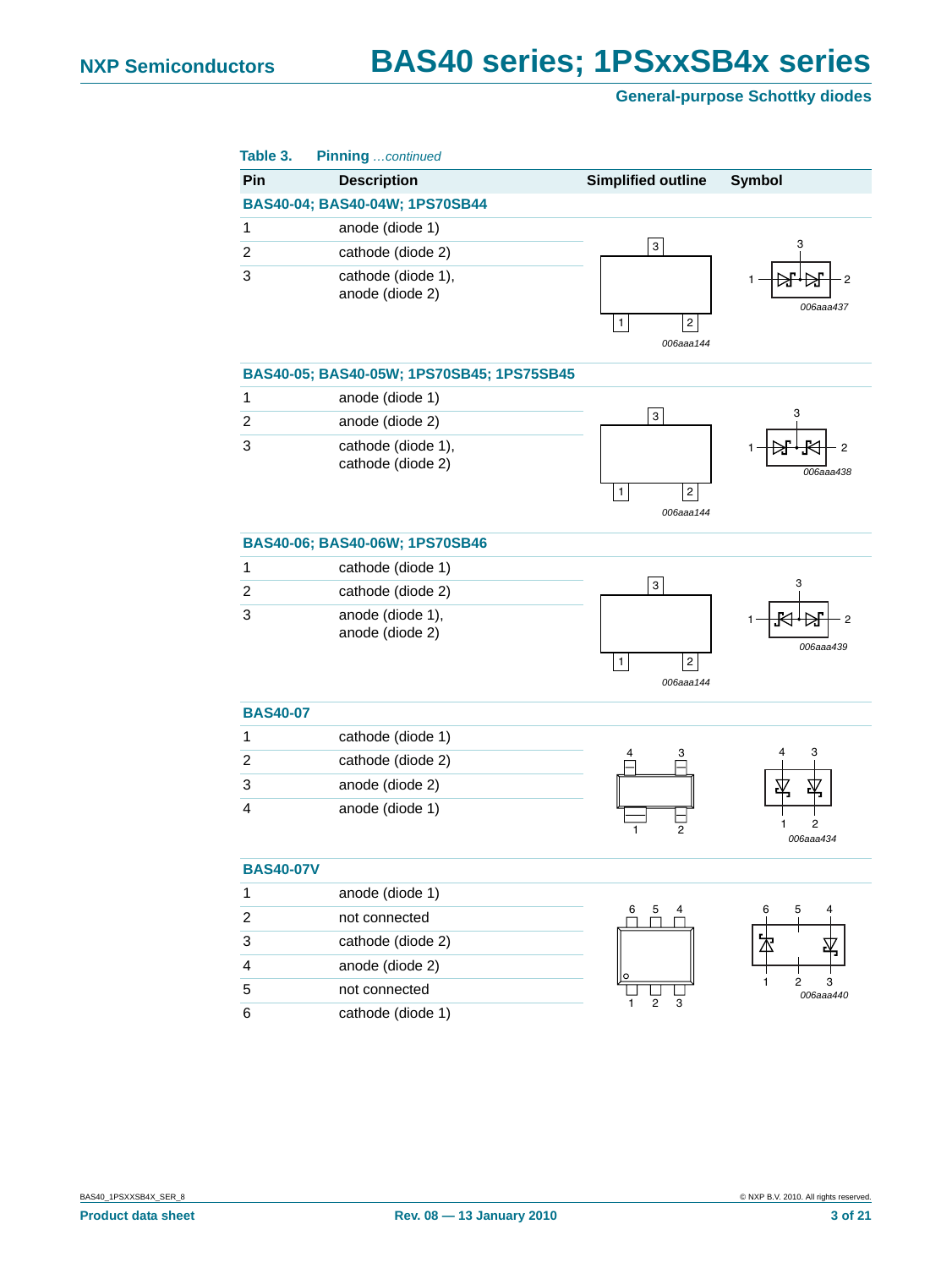| Table 3.       | <b>Pinning</b> continued                |                                  |                     |
|----------------|-----------------------------------------|----------------------------------|---------------------|
| Pin            | <b>Description</b>                      | <b>Simplified outline</b>        | <b>Symbol</b>       |
|                | <b>BAS40-05V; 1PS88SB48</b>             |                                  |                     |
| 1              | anode (diode 1)                         |                                  |                     |
| $\overline{2}$ | anode (diode 2)                         | 5<br>6<br>$\overline{4}$         | 5<br>4<br>6         |
| 3              | cathode (diode 3),<br>cathode (diode 4) |                                  | 平                   |
| 4              | anode (diode 3)                         | O                                | ∆                   |
| 5              | anode (diode 4)                         | 3<br>$\overline{c}$<br>001aab555 | $\overline{2}$<br>3 |
| 6              | cathode (diode 1),<br>cathode (diode 2) |                                  | 006aaa446           |
| <b>BAS40XY</b> |                                         |                                  |                     |
| 1              | anode (diode 1)                         |                                  |                     |
| $\overline{2}$ | cathode (diode 2)                       | 6<br>5                           | 5<br>6<br>4         |
| 3              | anode (diode 3),<br>cathode (diode 4)   | $\circ$                          | 为<br>孓              |
| $\overline{4}$ | anode (diode 4)                         | 3<br>$\overline{2}$              | 卒                   |
| 5              | cathode (diode 3)                       |                                  |                     |
| 6              | cathode (diode 1),<br>anode (diode 2)   |                                  | 3<br>2<br>006aaa256 |

<span id="page-3-0"></span>[1] The marking bar indicates the cathode.

BAS40\_1PSXXSB4X\_SER\_8 © NXP B.V. 2010. All rights reserved.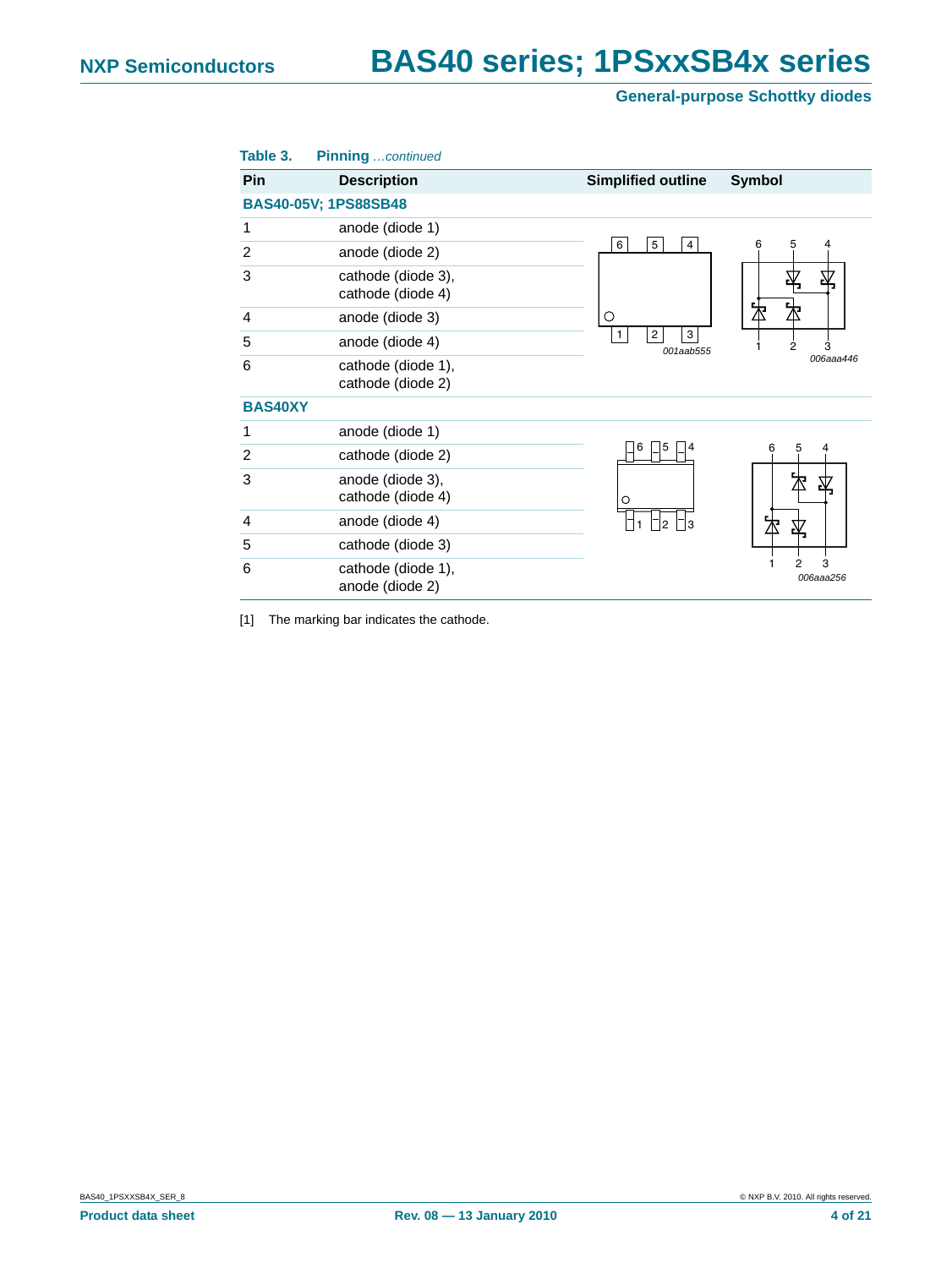## <span id="page-4-0"></span>**3. Ordering information**

| Table 4.           | <b>Ordering information</b> |                                                                                           |                      |
|--------------------|-----------------------------|-------------------------------------------------------------------------------------------|----------------------|
| <b>Type number</b> | Package                     |                                                                                           |                      |
|                    | <b>Name</b>                 | <b>Description</b>                                                                        | <b>Version</b>       |
| 1PS70SB40          | <b>SC-70</b>                | plastic surface-mounted package; 3 leads                                                  | SOT323               |
| 1PS76SB40          | <b>SC-76</b>                | plastic surface-mounted package; 2 leads                                                  | SOD323               |
| 1PS79SB40          | <b>SC-79</b>                | plastic surface-mounted package; 2 leads                                                  | SOD523               |
| BAS40              |                             | plastic surface-mounted package; 3 leads                                                  | SOT <sub>23</sub>    |
| BAS40H             | $\overline{\phantom{a}}$    | plastic surface-mounted package; 2 leads                                                  | SOD <sub>123F</sub>  |
| BAS40L             |                             | leadless ultra small plastic package; 2 terminals;<br>body $1.0 \times 0.6 \times 0.5$ mm | SOD882               |
| BAS40W             | <b>SC-70</b>                | plastic surface-mounted package; 3 leads                                                  | SOT323               |
| 1PS70SB44          | <b>SC-70</b>                | plastic surface-mounted package; 3 leads                                                  | SOT323               |
| <b>BAS40-04</b>    |                             | plastic surface-mounted package; 3 leads                                                  | SOT <sub>23</sub>    |
| BAS40-04W          | <b>SC-70</b>                | plastic surface-mounted package; 3 leads                                                  | SOT323               |
| 1PS70SB45          | <b>SC-70</b>                | plastic surface-mounted package; 3 leads                                                  | SOT323               |
| 1PS75SB45          | <b>SC-75</b>                | plastic surface-mounted package; 3 leads                                                  | SOT416               |
| BAS40-05           |                             | plastic surface-mounted package; 3 leads                                                  | SOT <sub>23</sub>    |
| <b>BAS40-05W</b>   | <b>SC-70</b>                | plastic surface-mounted package; 3 leads                                                  | SOT323               |
| 1PS70SB46          | <b>SC-70</b>                | plastic surface-mounted package; 3 leads                                                  | SOT323               |
| BAS40-06           |                             | plastic surface-mounted package; 3 leads                                                  | SOT <sub>23</sub>    |
| <b>BAS40-06W</b>   | <b>SC-70</b>                | plastic surface-mounted package; 3 leads                                                  | SOT323               |
| <b>BAS40-07</b>    |                             | plastic surface-mounted package; 4 leads                                                  | SOT <sub>143</sub> B |
| <b>BAS40-07V</b>   | $\blacksquare$              | plastic surface-mounted package; 6 leads                                                  | SOT666               |
| <b>BAS40-05V</b>   |                             | plastic surface-mounted package; 6 leads                                                  | SOT666               |
| 1PS88SB48          | <b>SC-88</b>                | plastic surface-mounted package; 6 leads                                                  | SOT363               |
| BAS40XY            | <b>SC-88</b>                | plastic surface-mounted package; 6 leads                                                  | SOT363               |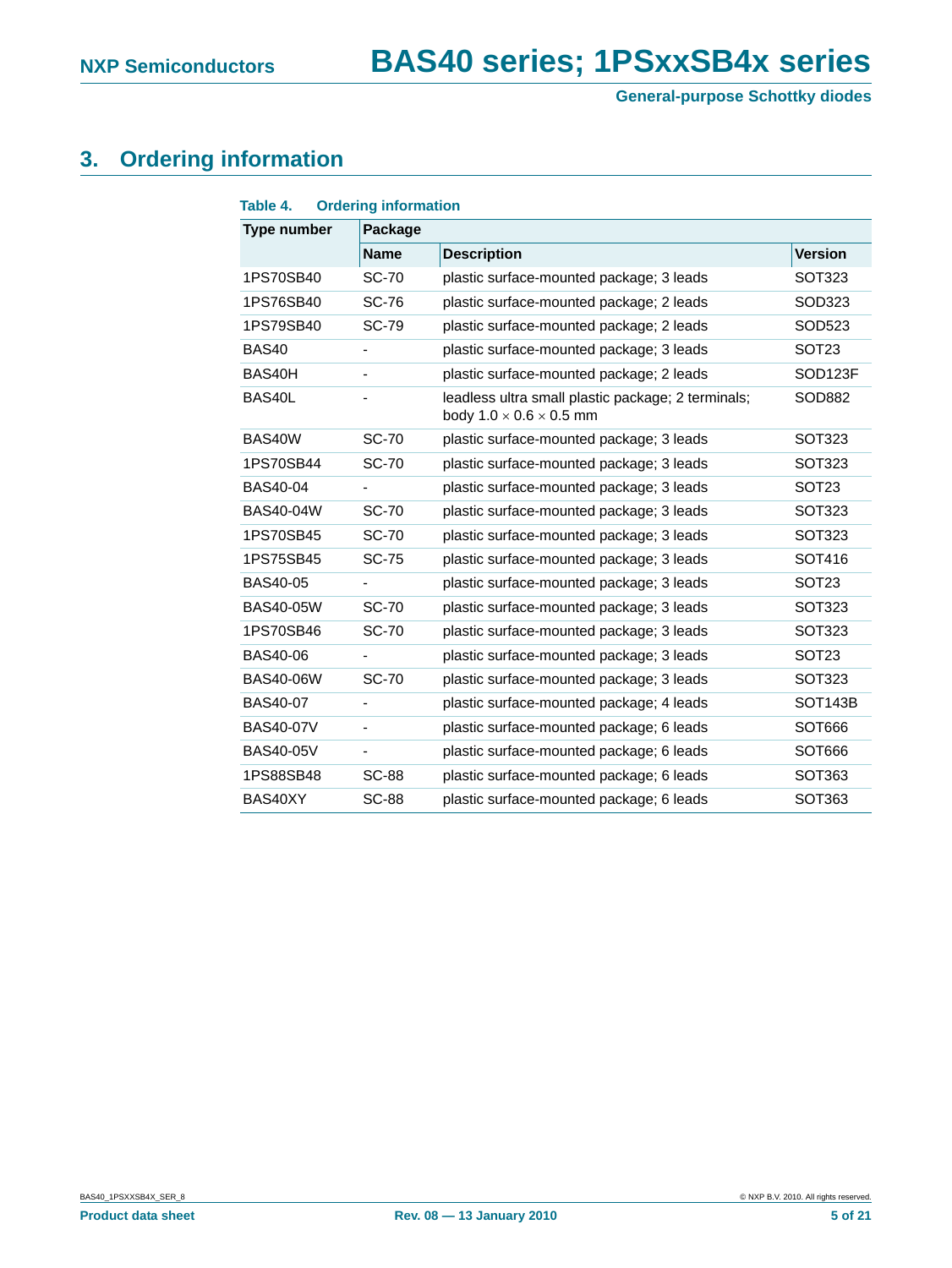## <span id="page-5-2"></span>**4. Marking**

| Table 5.<br><b>Marking codes</b> |                             |                    |                             |
|----------------------------------|-----------------------------|--------------------|-----------------------------|
| <b>Type number</b>               | Marking code <sup>[1]</sup> | <b>Type number</b> | Marking code <sup>[1]</sup> |
| 1PS70SB40                        | $6*3$                       | 1PS75SB45          | 45                          |
| 1PS76SB40                        | S4                          | <b>BAS40-05</b>    | $45*$                       |
| 1PS79SB40                        | T                           | <b>BAS40-05W</b>   | $65*$                       |
| BAS40                            | $43*$                       | 1PS70SB46          | $6*6$                       |
| BAS40H                           | AJ                          | <b>BAS40-06</b>    | $46*$                       |
| BAS40L                           | S6                          | <b>BAS40-06W</b>   | $66*$                       |
| BAS40W                           | $63*$                       | <b>BAS40-07</b>    | $47*$                       |
| 1PS70SB44                        | $6*4$                       | <b>BAS40-07V</b>   | 67                          |
| BAS40-04                         | 44*                         | <b>BAS40-05V</b>   | 65                          |
| <b>BAS40-04W</b>                 | $64*$                       | 1PS88SB48          | $8*5$                       |
| 1PS70SB45                        | $6*5$                       | BAS40XY            | $40^*$                      |

<span id="page-5-0"></span> $[1]$  \* = -: made in Hong Kong

\* = p: made in Hong Kong

\* = t: made in Malaysia

\* = W: made in China

## <span id="page-5-3"></span>**5. Limiting values**

#### **Table 6. Limiting values**

*In accordance with the Absolute Maximum Rating System (IEC 60134).*

| <b>Symbol</b>    | <b>Parameter</b>                       | <b>Conditions</b>                 | Min                      | <b>Max</b> | Unit |
|------------------|----------------------------------------|-----------------------------------|--------------------------|------------|------|
| Per diode        |                                        |                                   |                          |            |      |
| $V_R$            | reverse voltage                        |                                   | $\overline{\phantom{a}}$ | 40         | V    |
| ΙF               | forward current                        |                                   |                          | 120        | mA   |
| <b>FRM</b>       | repetitive peak forward<br>current     | $t_0 \leq 1$ s; $\delta \leq 0.5$ |                          | 120        | mA   |
| <b>IFSM</b>      | non-repetitive peak forward<br>current | $t_n \leq 10$ ms                  | $\boxed{1}$<br>$\sim$    | 200        | mA   |
| T,               | junction temperature                   |                                   | $\overline{\phantom{a}}$ | 150        | °C   |
| $T_{amb}$        | ambient temperature                    |                                   | $-65$                    | $+150$     | °C   |
| $T_{\text{stg}}$ | storage temperature                    |                                   | $-65$                    | $+150$     | °C   |

<span id="page-5-1"></span>[1]  $T_i = 25$  °C prior to surge.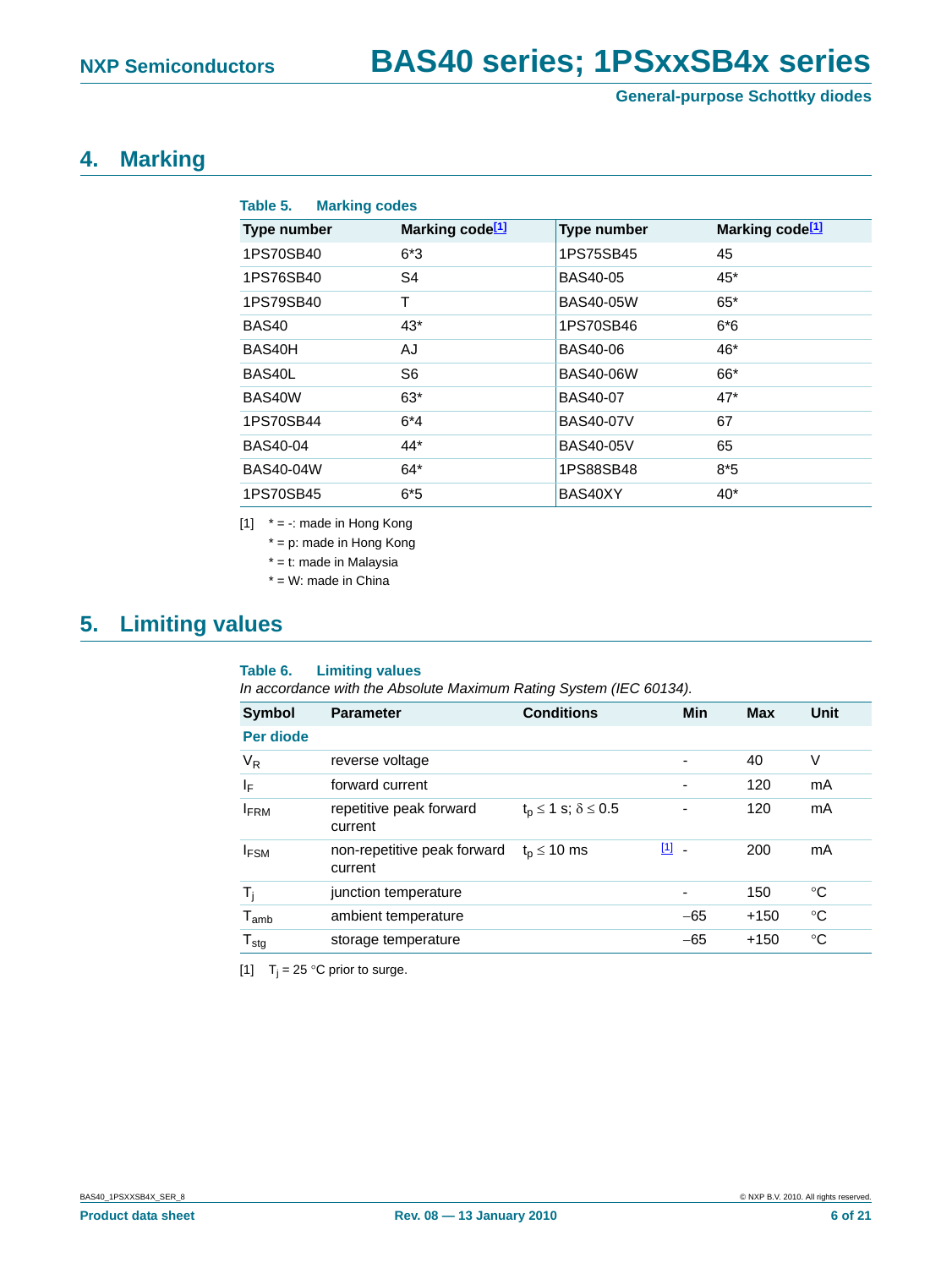## <span id="page-6-4"></span>**6. Thermal characteristics**

| Table 7.          | <b>Thermal characteristics</b>                      |                   |                                |            |            |             |
|-------------------|-----------------------------------------------------|-------------------|--------------------------------|------------|------------|-------------|
| <b>Symbol</b>     | <b>Parameter</b>                                    | <b>Conditions</b> | <b>Min</b>                     | <b>Typ</b> | <b>Max</b> | <b>Unit</b> |
| <b>Per device</b> |                                                     |                   |                                |            |            |             |
| $R_{th(j-a)}$     | thermal resistance from<br>junction to ambient      | in free air       | $\boxed{1}$                    |            |            |             |
|                   | SOT <sub>23</sub>                                   |                   |                                |            | 500        | K/W         |
|                   | SOT <sub>143</sub> B                                |                   |                                |            | 500        | K/W         |
|                   | SOT363 (1PS88SB48)                                  |                   | -                              |            | 416        | K/W         |
|                   | SOT416                                              |                   | -                              |            | 833        | K/W         |
|                   | SOT666 (BAS40-05V)                                  |                   | $\boxed{2}$ -                  |            | 225        | K/W         |
|                   | SOT666 (BAS40-07V)                                  |                   | $\boxed{2}$ -                  |            | 416        | K/W         |
|                   | SOD123F                                             |                   | $\boxed{2}$ -                  |            | 330        | K/W         |
|                   | SOD323                                              |                   |                                |            | 450        | K/W         |
|                   | SOD523                                              |                   | $[2]$ .                        |            | 450        | K/W         |
|                   | SOD882                                              |                   | $\boxed{2}$ -                  |            | 500        | K/W         |
|                   | <b>SOT323</b>                                       |                   |                                |            | 625        | K/W         |
| $R_{th(j-sp)}$    | thermal resistance from<br>junction to solder point |                   |                                |            |            |             |
|                   | SOT363 (BAS40XY)                                    |                   | $[3]$ $\overline{\phantom{a}}$ |            | 260        | K/W         |

<span id="page-6-0"></span>[1] Device mounted on an FR4 Printed-Circuit Board (PCB), single-sided copper, tin-plated and standard footprint.

<span id="page-6-1"></span>[2] Reflow soldering is the only recommended soldering method.

<span id="page-6-2"></span>[3] Soldering point at pins 2, 3, 5 and 6.

## <span id="page-6-5"></span>**7. Characteristics**

#### **Table 8. Characteristics**

*Tamb = 25* °*C unless otherwise specified.*

| <b>Symbol</b>  | <b>Parameter</b>  | <b>Conditions</b>       |                          | Min | <b>Typ</b>               | <b>Max</b> | Unit |
|----------------|-------------------|-------------------------|--------------------------|-----|--------------------------|------------|------|
| Per diode      |                   |                         |                          |     |                          |            |      |
| $V_F$          | forward voltage   |                         | $\boxed{1}$              |     |                          |            |      |
|                |                   | $I_F = 1$ mA            | $\overline{\phantom{0}}$ |     | ٠                        | 380        | mV   |
|                |                   | $I_F = 10 \text{ mA}$   | $\overline{\phantom{0}}$ |     | $\overline{\phantom{a}}$ | 500        | mV   |
|                |                   | $I_F = 40$ mA           | $\overline{\phantom{0}}$ |     | $\overline{\phantom{a}}$ | 1          | V    |
| l <sub>R</sub> | reverse current   | $V_R = 30 V$            | $\overline{\phantom{0}}$ |     | $\overline{\phantom{a}}$ | 1          | μA   |
|                |                   | $V_R = 40 V$            | $\overline{\phantom{0}}$ |     | ٠                        | 10         | μA   |
| $C_d$          | diode capacitance | $V_R = 0 V$ ; f = 1 MHz | ٠                        |     | ٠                        | 5          | pF   |
|                |                   |                         |                          |     |                          |            |      |

<span id="page-6-3"></span>[1] Pulse test:  $t_p \le 300 \mu s$ ;  $\delta \le 0.02$ .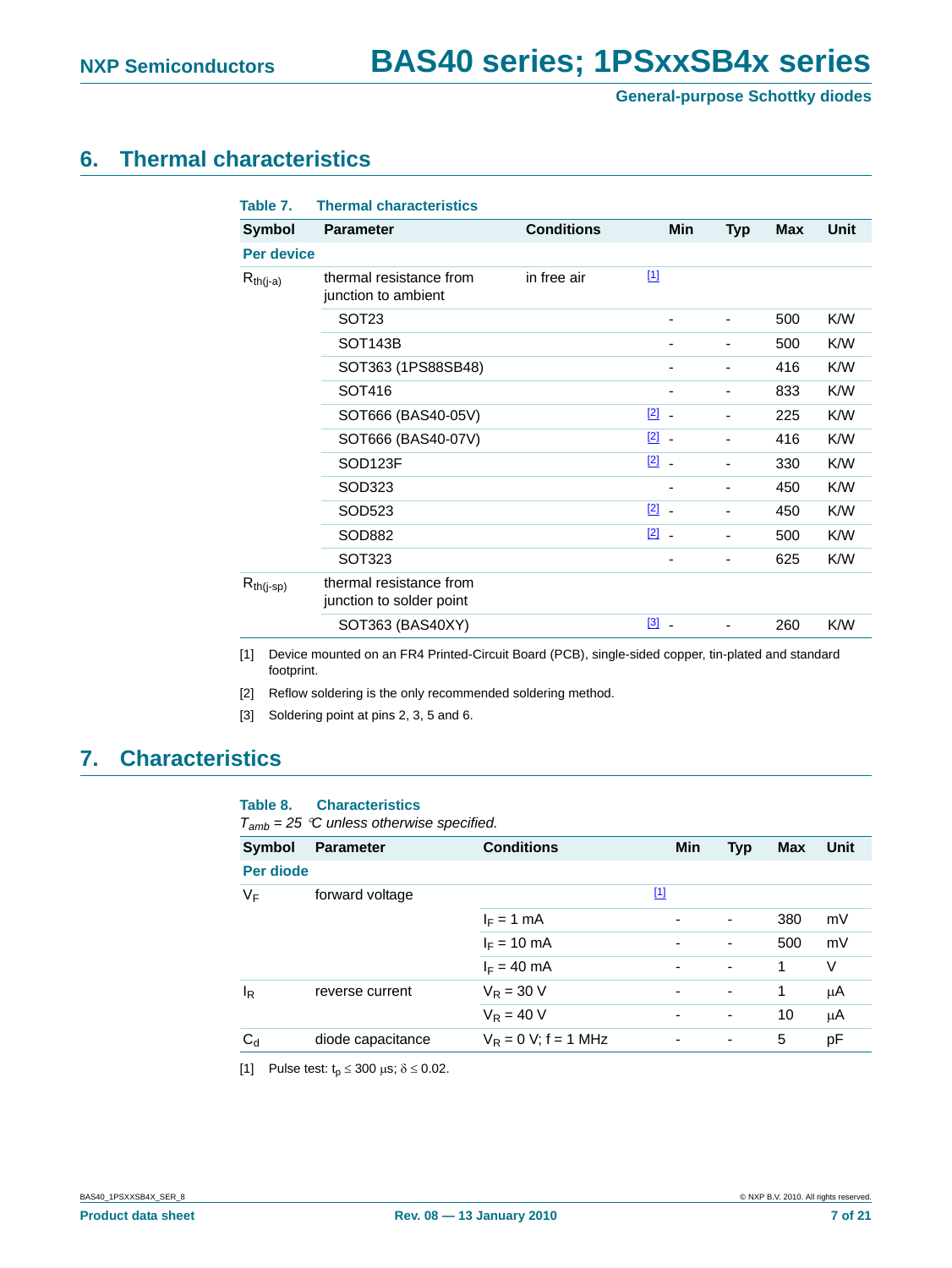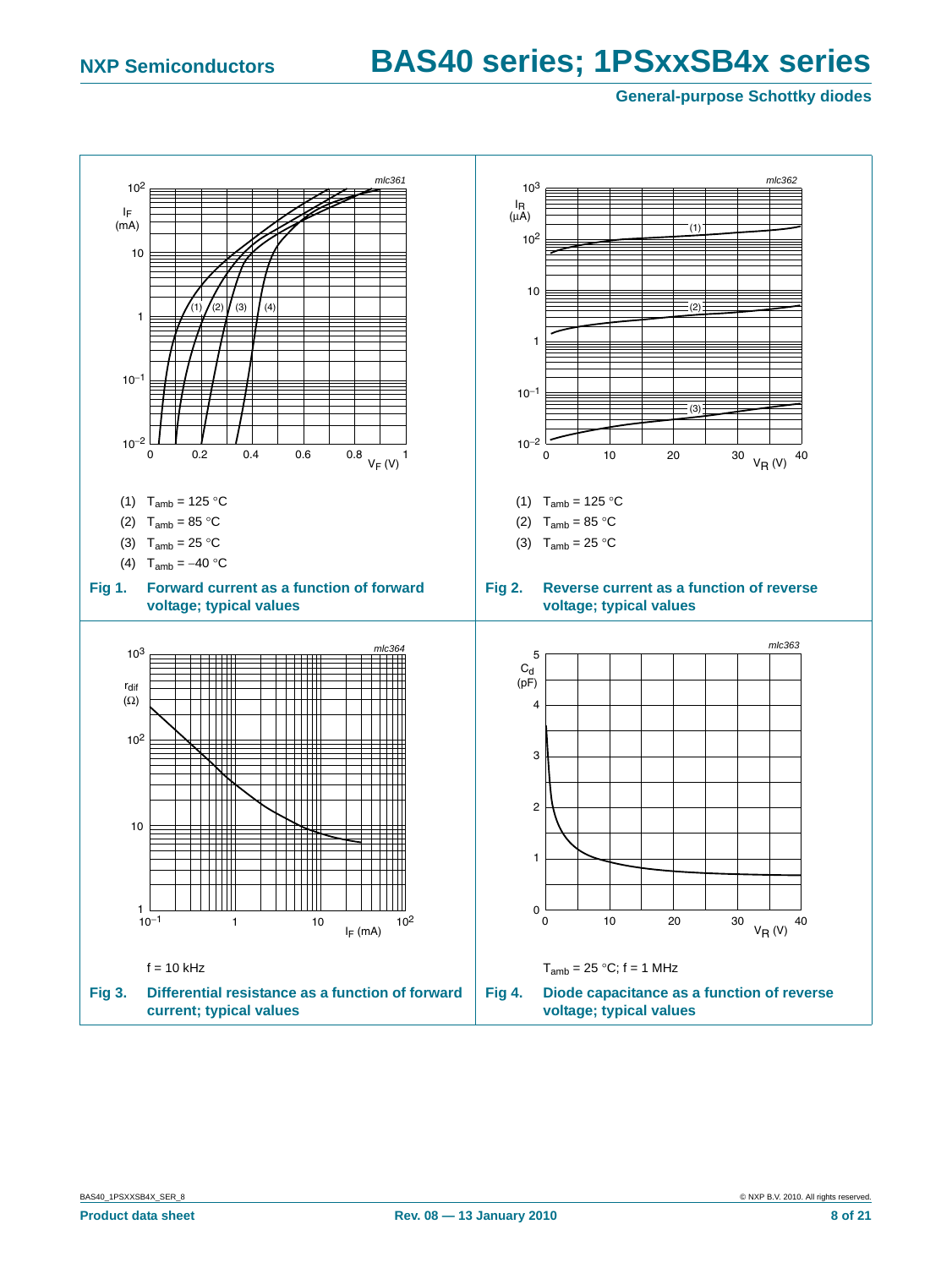## <span id="page-8-0"></span>**8. Package outline**



BAS40\_1PSXXSB4X\_SER\_8 © NXP B.V. 2010. All rights reserved.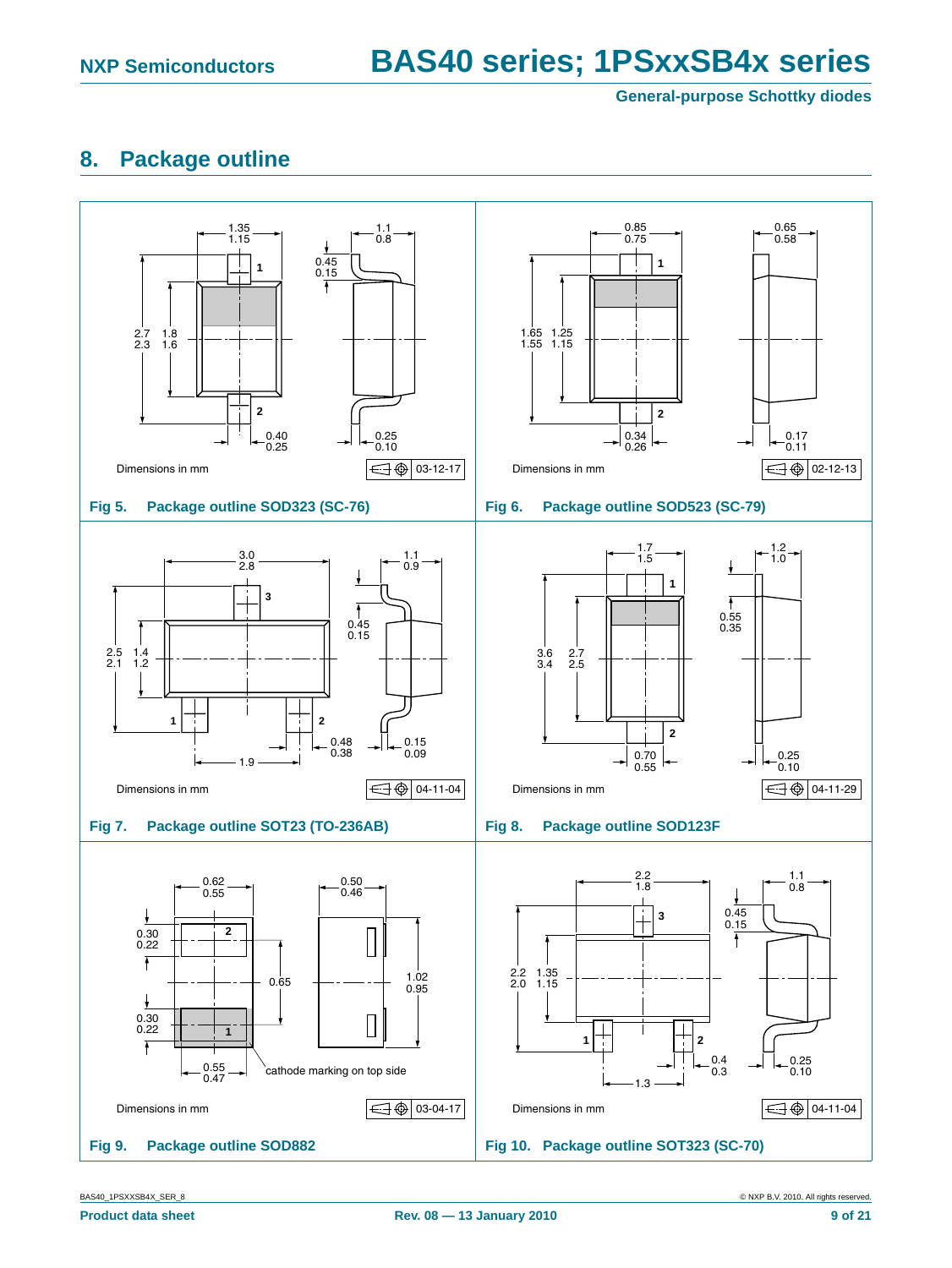<span id="page-9-0"></span>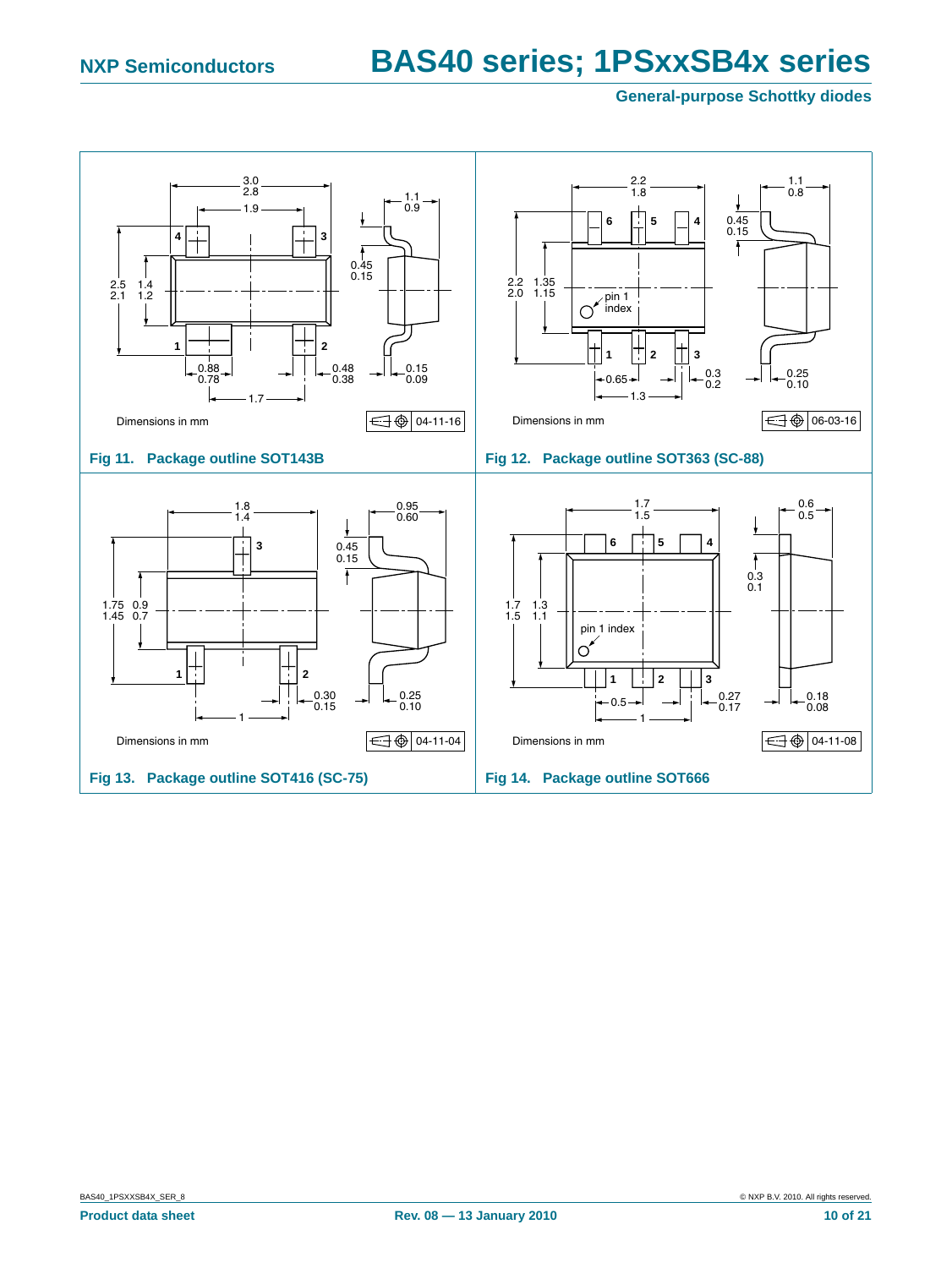## <span id="page-10-3"></span>**9. Packing information**

| Type number Package |                      | <b>Description</b>                 |             |            | <b>Packing quantity</b>      |                          |                          |
|---------------------|----------------------|------------------------------------|-------------|------------|------------------------------|--------------------------|--------------------------|
|                     |                      |                                    |             | 3000       | 4000                         | 8000                     | 10000                    |
| 1PS70SB40           | SOT323               | 4 mm pitch, 8 mm tape and reel     |             | $-115$     |                              |                          | $-135$                   |
| 1PS76SB40           | SOD323               | 4 mm pitch, 8 mm tape and reel     |             | -115       | $\qquad \qquad \blacksquare$ | $\overline{\phantom{0}}$ | -135                     |
| 1PS79SB40           | SOD523               | 2 mm pitch, 8 mm tape and reel     |             |            | ä,                           | $-315$                   | $\overline{a}$           |
|                     |                      | 4 mm pitch, 8 mm tape and reel     |             | $-115$     | $\overline{\phantom{a}}$     |                          | -135                     |
| <b>BAS40</b>        | SOT <sub>23</sub>    | 4 mm pitch, 8 mm tape and reel     |             | $-215$     | $\blacksquare$               | $\overline{\phantom{0}}$ | $-235$                   |
| BAS40H              | SOD123F              | 4 mm pitch, 8 mm tape and reel     |             | $-115$     | $\blacksquare$               | -                        | $-135$                   |
| BAS40L              | SOD882               | 2 mm pitch, 8 mm tape and reel     |             | -          | $\qquad \qquad \blacksquare$ | $\overline{\phantom{0}}$ | $-315$                   |
| BAS40W              | <b>SOT323</b>        | 4 mm pitch, 8 mm tape and reel     |             | $-115$     |                              |                          | -135                     |
| 1PS70SB44           | SOT323               | 4 mm pitch, 8 mm tape and reel     |             | -115       | $\overline{\phantom{a}}$     | $\overline{\phantom{a}}$ | $-135$                   |
| <b>BAS40-04</b>     | SOT <sub>23</sub>    | 4 mm pitch, 8 mm tape and reel     |             | -215       |                              |                          | -235                     |
| BAS40-04W           | SOT323               | 4 mm pitch, 8 mm tape and reel     |             | $-115$     | $\blacksquare$               | ÷,                       | $-135$                   |
| 1PS70SB45           | SOT323               | 4 mm pitch, 8 mm tape and reel     |             | -115       | $\blacksquare$               |                          | $-135$                   |
| 1PS75SB45           | SOT416               | 4 mm pitch, 8 mm tape and reel     |             | -115       | $\blacksquare$               | -                        | -135                     |
| <b>BAS40-05</b>     | SOT23                | 4 mm pitch, 8 mm tape and reel     |             | -215       | $\blacksquare$               | ÷,                       | $-235$                   |
| BAS40-05W           | SOT323               | 4 mm pitch, 8 mm tape and reel     |             | $-115$     | $\blacksquare$               | ٠                        | -135                     |
| 1PS70SB46           | SOT323               | 4 mm pitch, 8 mm tape and reel     |             | $-115$     | ä,                           | ä,                       | $-135$                   |
| BAS40-06            | SOT <sub>23</sub>    | 4 mm pitch, 8 mm tape and reel     |             | -215       | $\overline{\phantom{a}}$     | $\overline{\phantom{0}}$ | $-235$                   |
| BAS40-06W           | SOT323               | 4 mm pitch, 8 mm tape and reel     |             | $-115$     | $\blacksquare$               | $\overline{\phantom{0}}$ | $-135$                   |
| BAS40-07            | SOT <sub>143</sub> B | 4 mm pitch, 8 mm tape and reel     |             | -215       | $\overline{\phantom{a}}$     | $\overline{\phantom{0}}$ | -235                     |
| BAS40-07V           | SOT666               | 2 mm pitch, 8 mm tape and reel     |             | -          | ÷,                           | -315                     | $\overline{\phantom{a}}$ |
|                     |                      | 4 mm pitch, 8 mm tape and reel     |             |            | $-115$                       |                          |                          |
| <b>BAS40-05V</b>    | SOT666               | 2 mm pitch, 8 mm tape and reel     |             | ÷,         | ä,                           | $-315$                   | $\blacksquare$           |
|                     |                      | 4 mm pitch, 8 mm tape and reel     |             |            | $-115$                       | $\overline{\phantom{0}}$ |                          |
| 1PS88SB48           | SOT363               | 4 mm pitch, 8 mm tape and reel; T1 | [2]         | $-115$     | $\blacksquare$               | $\blacksquare$           | -135                     |
|                     |                      | 4 mm pitch, 8 mm tape and reel; T2 | $\boxed{3}$ | $-125$     | $\blacksquare$               | ÷,                       | $-165$                   |
| BAS40XY             | <b>SOT363</b>        | 4 mm pitch, 8 mm tape and reel; T1 |             | $[2] -115$ | $\blacksquare$               | -                        | -135                     |
|                     |                      | 4 mm pitch, 8 mm tape and reel; T2 | $[3]$       | $-125$     | ÷,                           | ÷,                       | $-165$                   |

<span id="page-10-0"></span>[1] For further information and the availability of packing methods, see [Section 13.](#page-19-0)

<span id="page-10-1"></span>[2] T1: normal taping

<span id="page-10-2"></span>[3] T2: reverse taping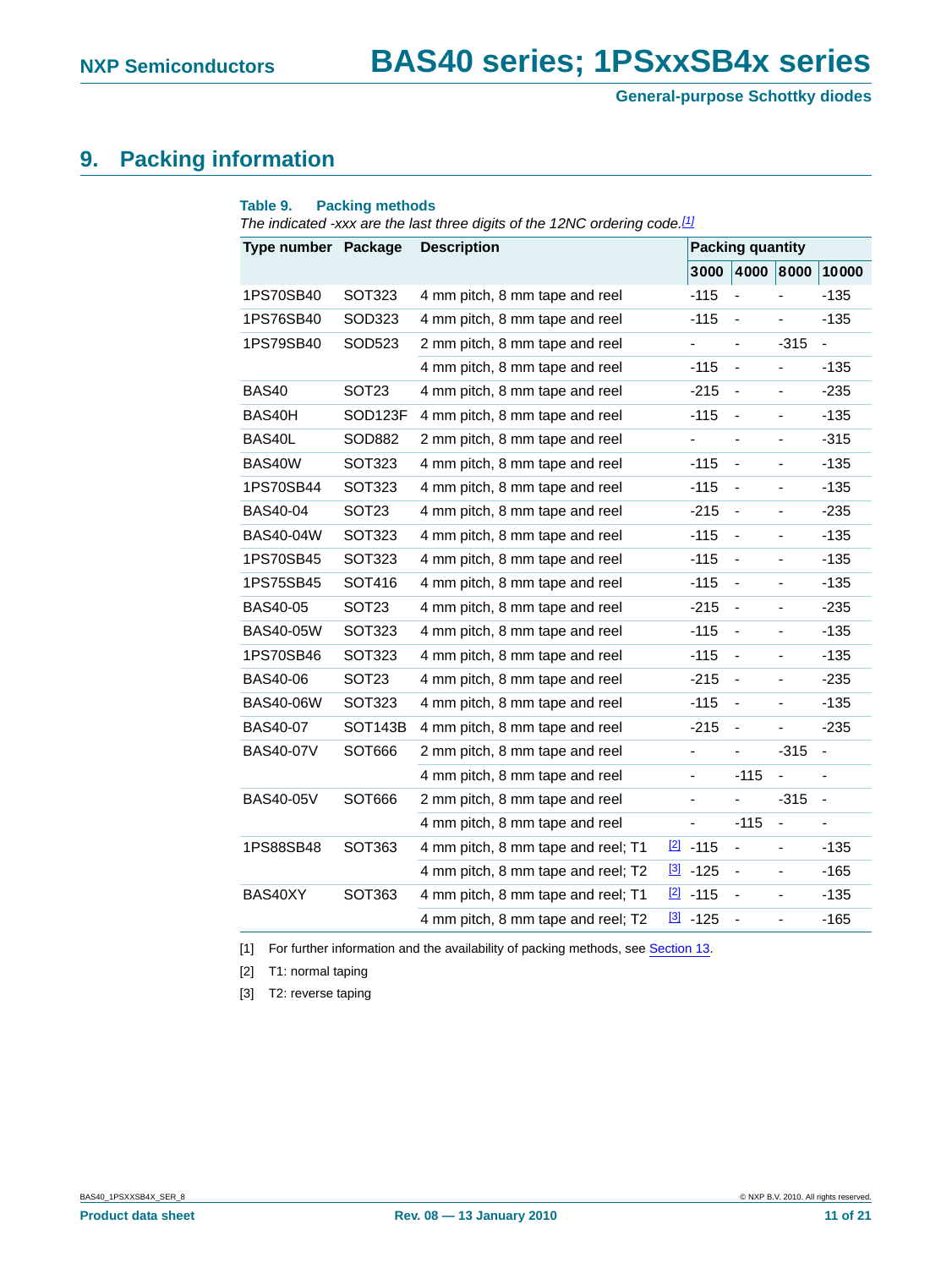### <span id="page-11-2"></span>**10. Soldering**

<span id="page-11-1"></span><span id="page-11-0"></span>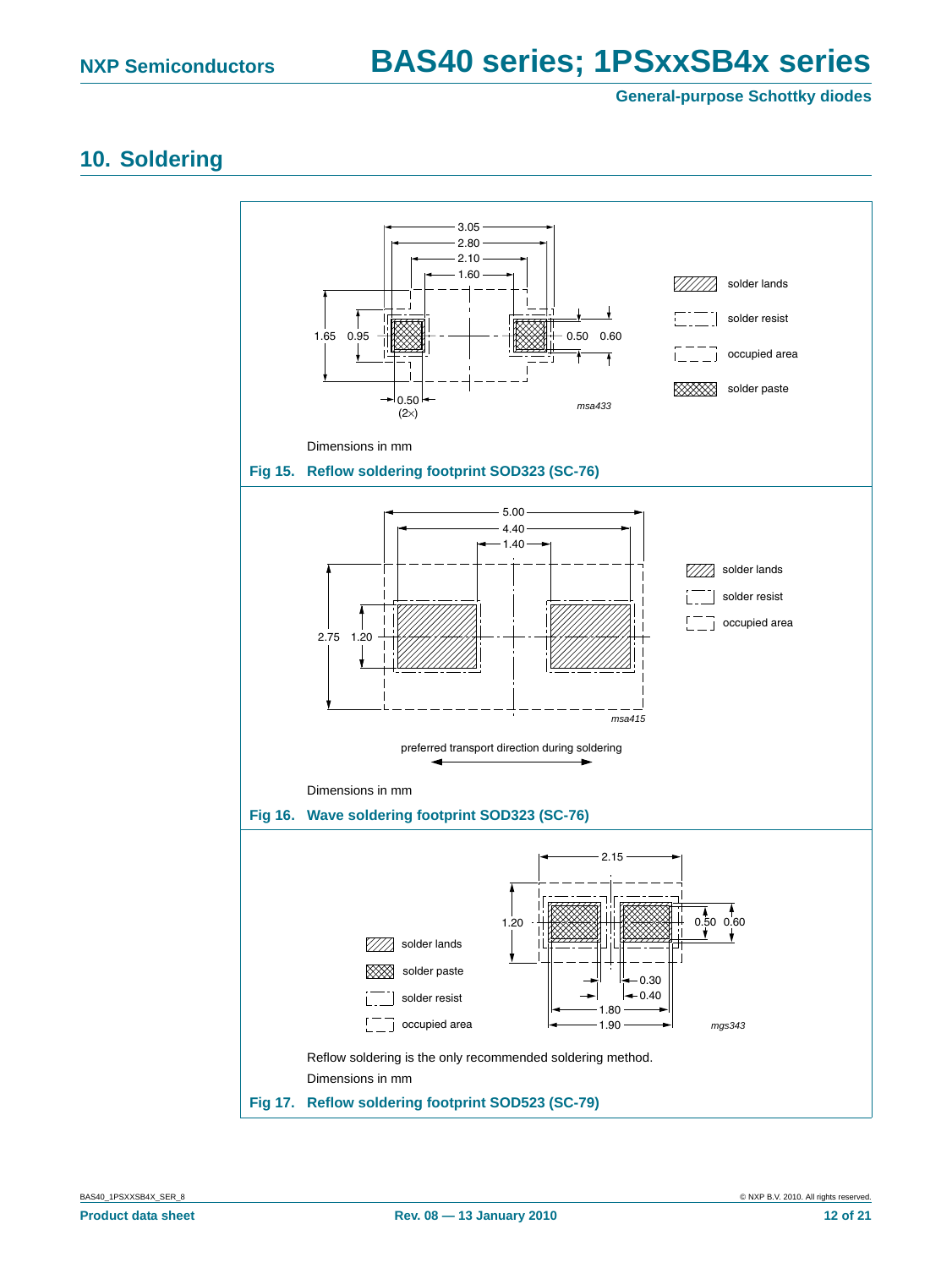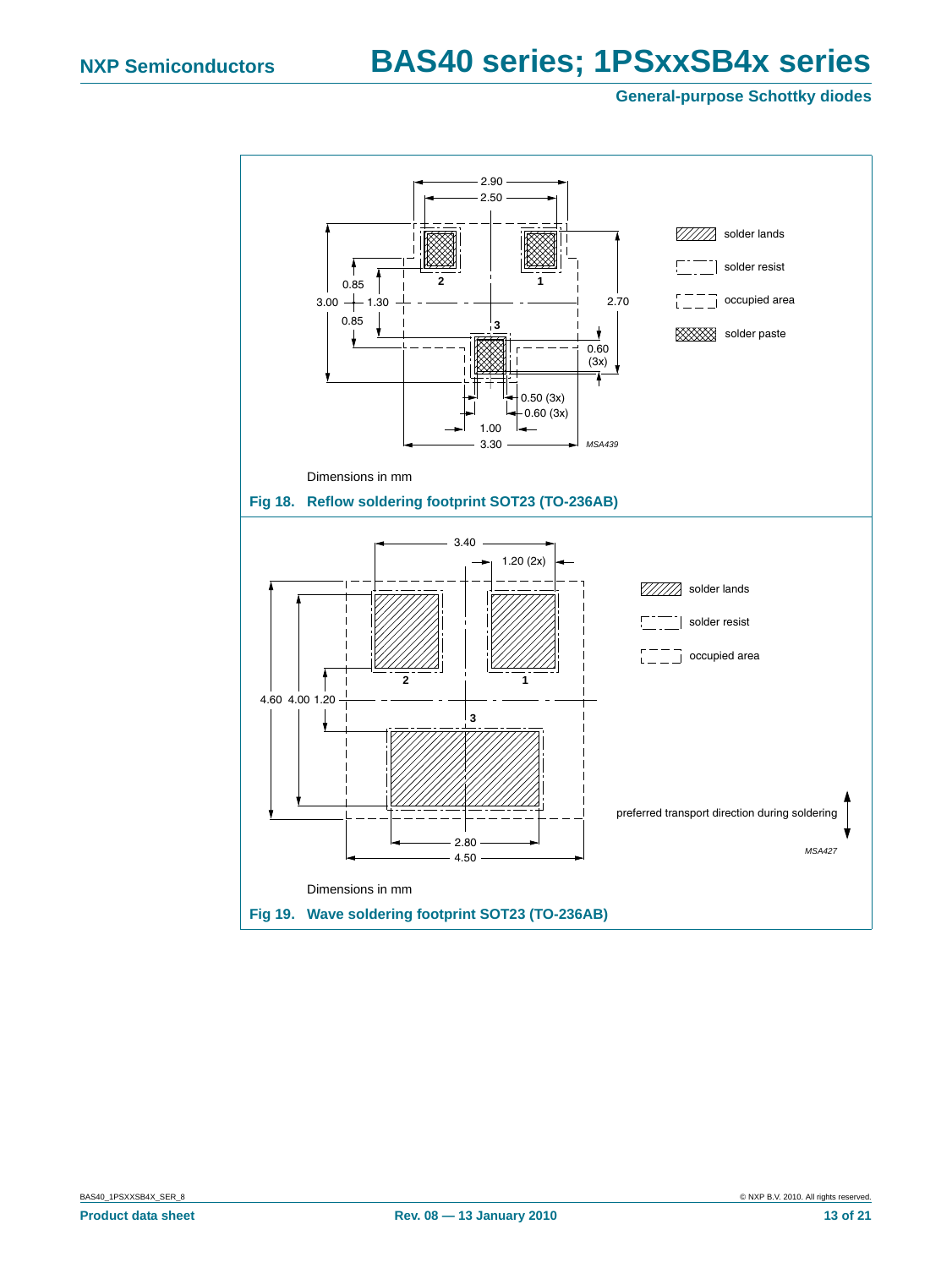<span id="page-13-0"></span>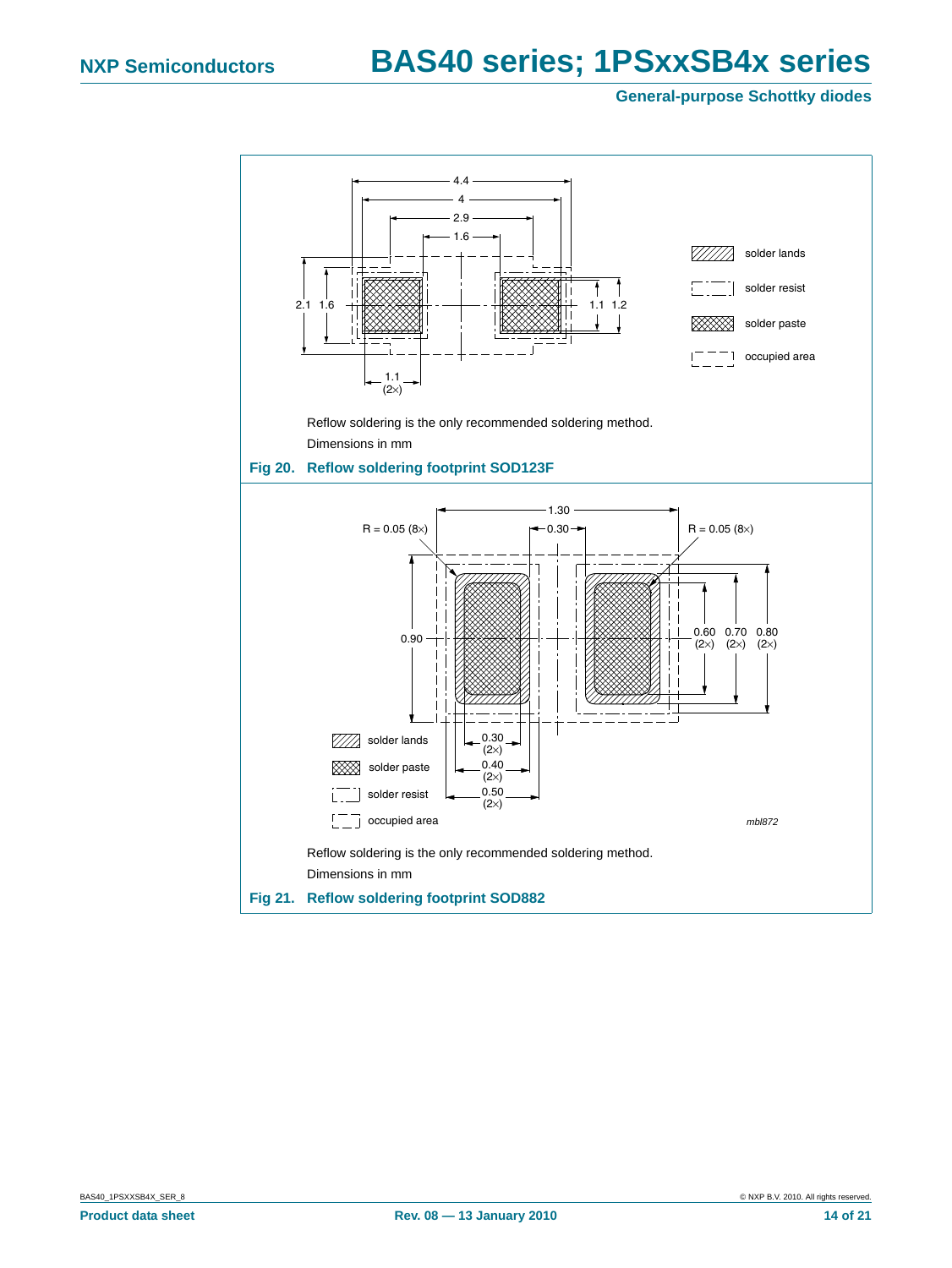<span id="page-14-1"></span><span id="page-14-0"></span>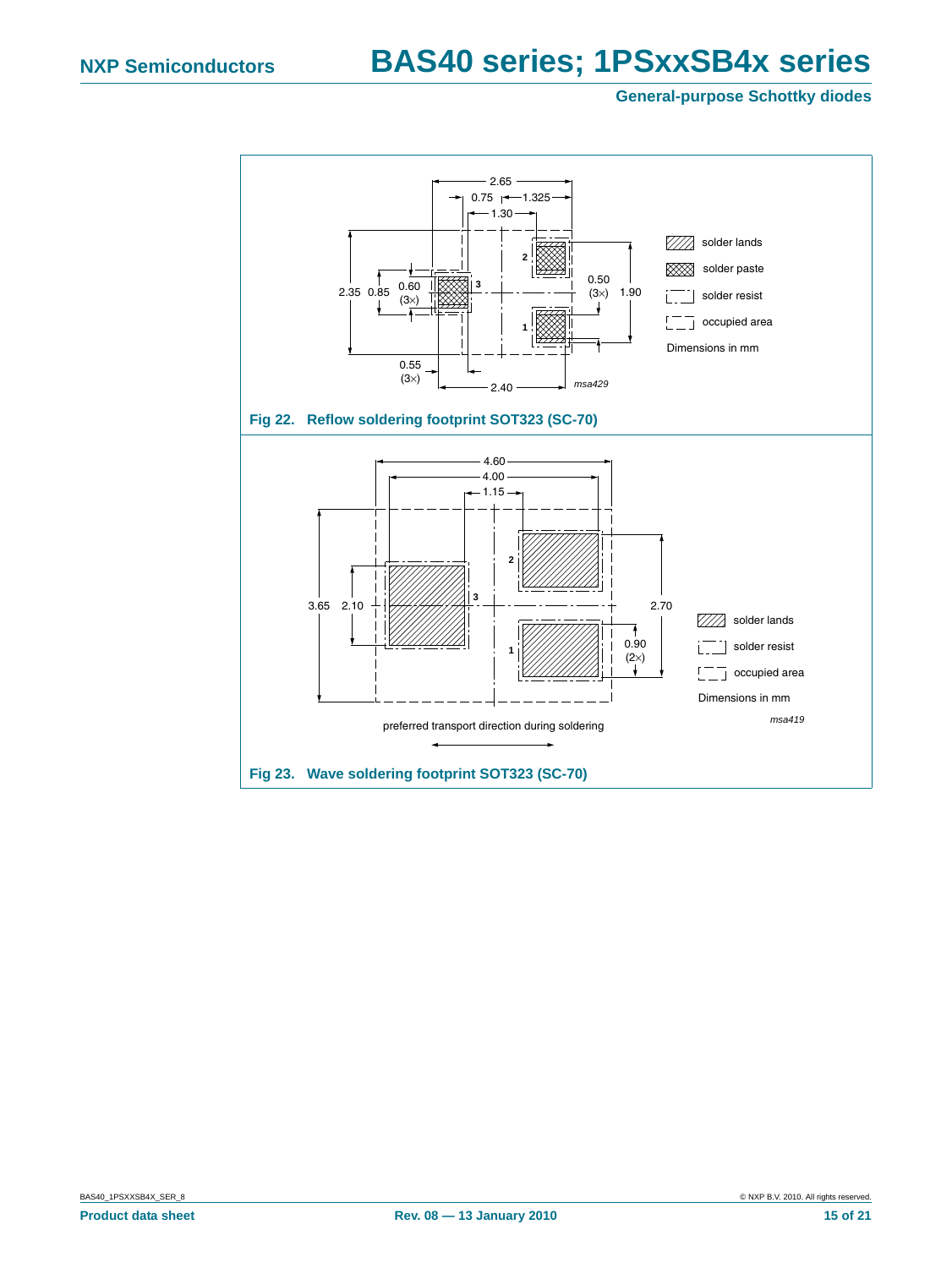<span id="page-15-0"></span>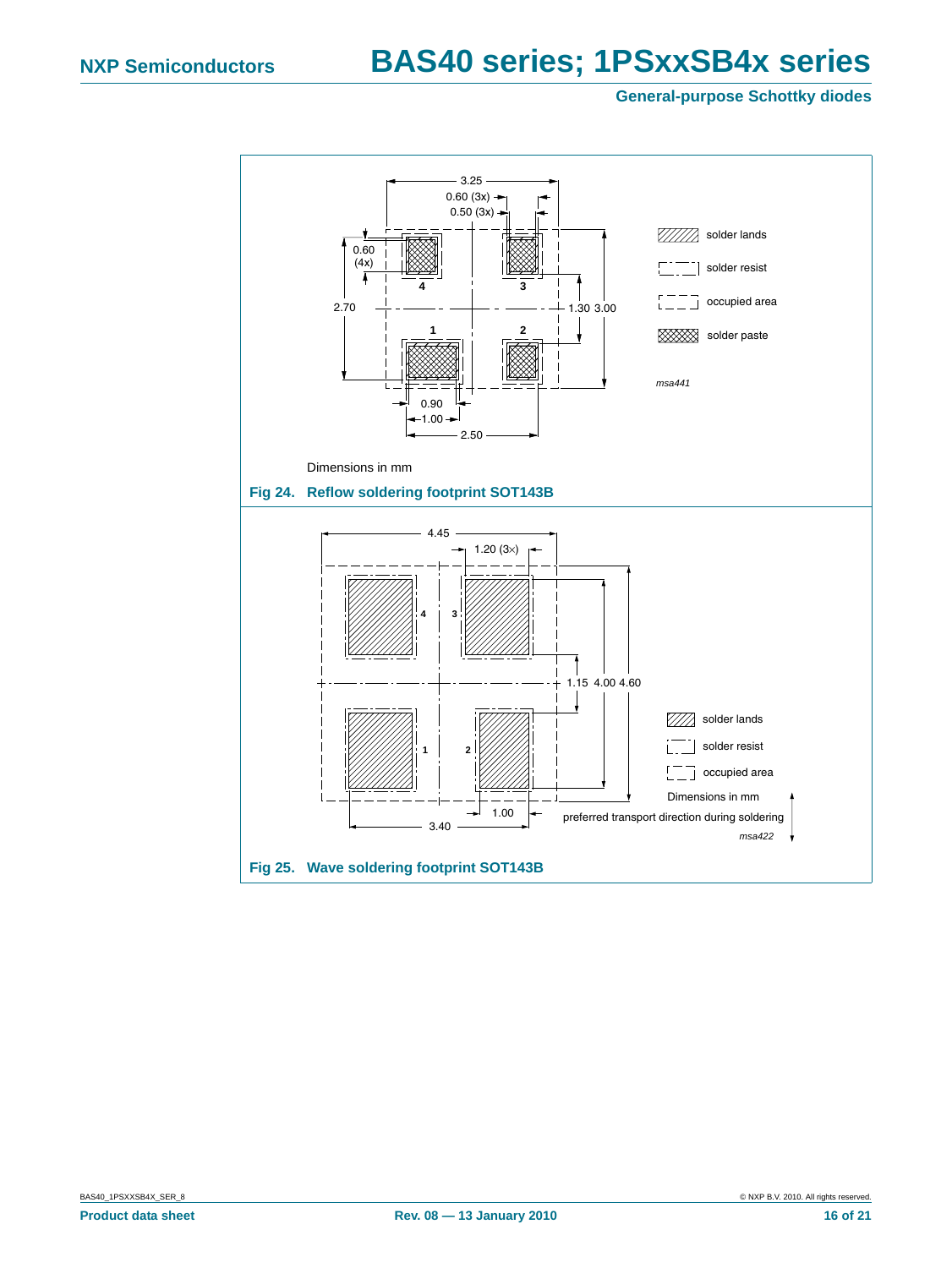<span id="page-16-1"></span><span id="page-16-0"></span>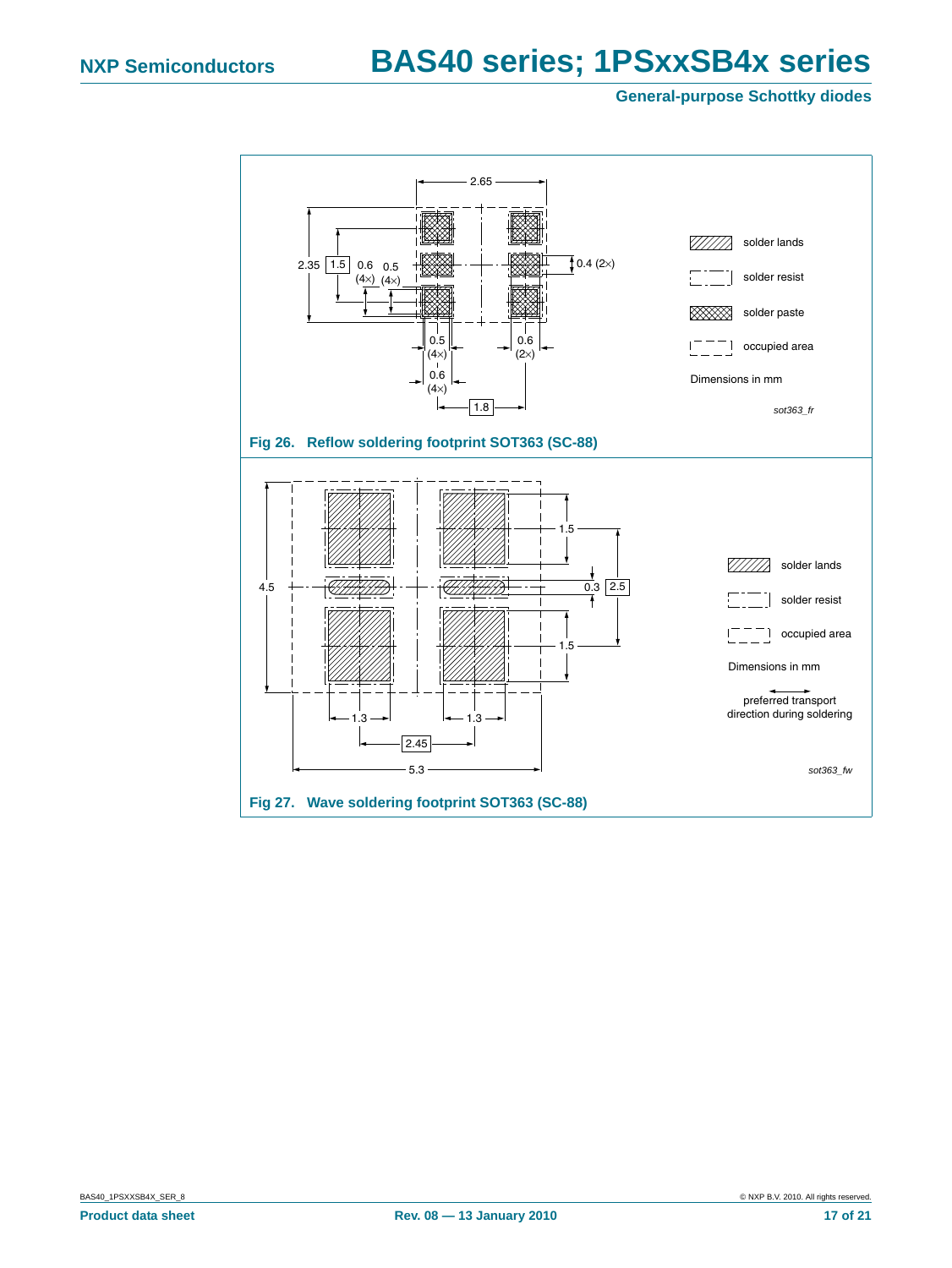<span id="page-17-1"></span><span id="page-17-0"></span>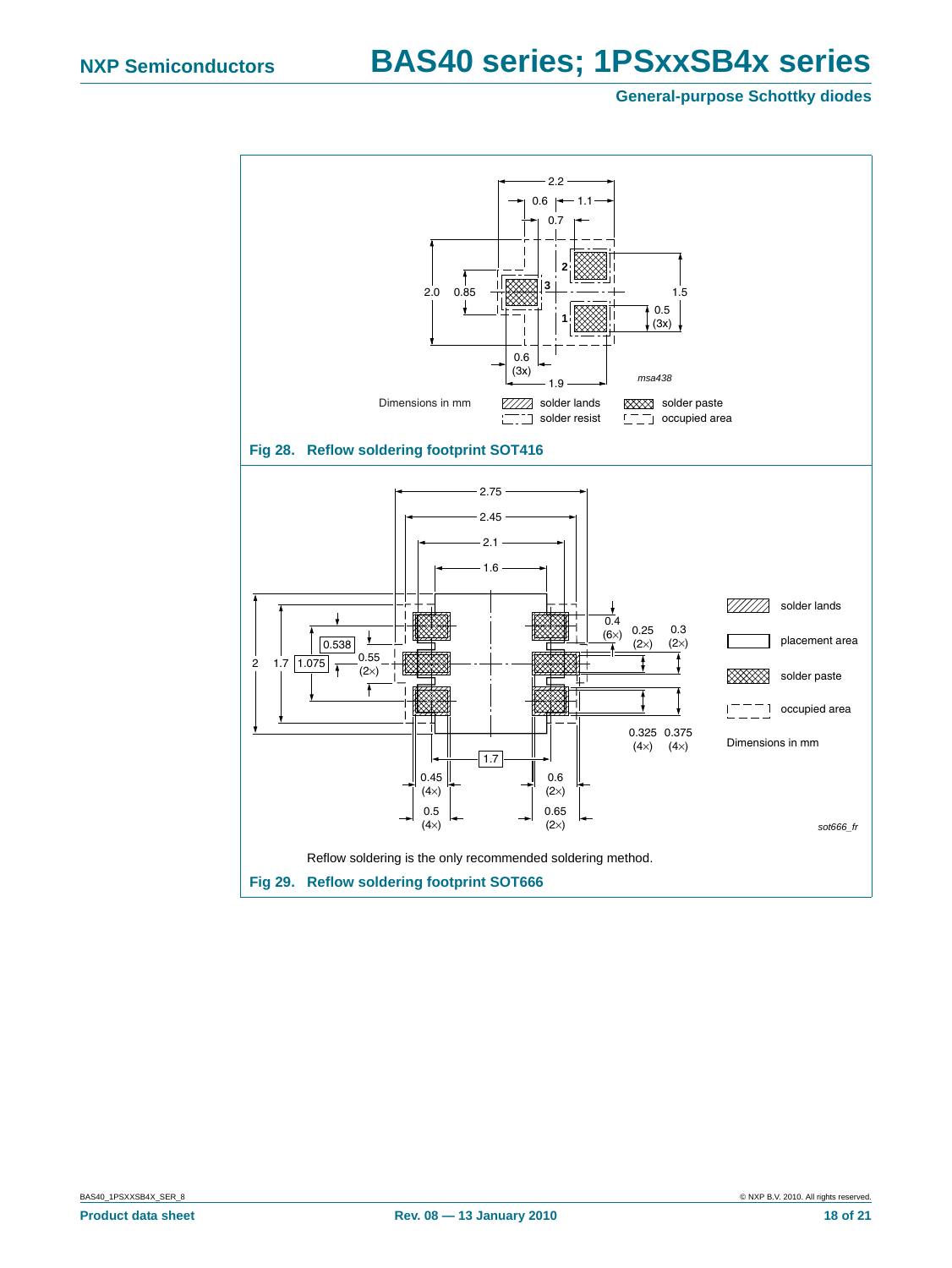# <span id="page-18-0"></span>**11. Revision history**

| Table 10.<br><b>Revision history</b> |              |                                                                                                                     |                              |                                                                                                                                                                           |
|--------------------------------------|--------------|---------------------------------------------------------------------------------------------------------------------|------------------------------|---------------------------------------------------------------------------------------------------------------------------------------------------------------------------|
| <b>Document ID</b>                   | Release date | Data sheet status                                                                                                   | <b>Change notice</b>         | <b>Supersedes</b>                                                                                                                                                         |
| BAS40_1PSXXSB4X_SER_8 20100113       |              | Product data sheet                                                                                                  |                              | BAS40 1PSXXSB4X SER 7                                                                                                                                                     |
| Modifications:                       | content.     |                                                                                                                     |                              | This data sheet was changed to reflect the new company name NXP Semiconductors,<br>including new legal definitions and disclaimers. No changes were made to the technical |
|                                      | $\bullet$    | Figure 12 "Package outline SOT363 (SC-88)": updated<br>Figure 16 "Wave soldering footprint SOD323 (SC-76)": updated |                              |                                                                                                                                                                           |
|                                      | ٠            | Figure 17 "Reflow soldering footprint SOD523 (SC-79)": updated                                                      |                              |                                                                                                                                                                           |
|                                      | ٠            | Figure 21 "Reflow soldering footprint SOD882": updated                                                              |                              |                                                                                                                                                                           |
|                                      | ٠            | Figure 22 "Reflow soldering footprint SOT323 (SC-70)": updated                                                      |                              |                                                                                                                                                                           |
|                                      |              | Figure 23 "Wave soldering footprint SOT323 (SC-70)": updated                                                        |                              |                                                                                                                                                                           |
|                                      | $\bullet$    | Figure 25 "Wave soldering footprint SOT143B": updated                                                               |                              |                                                                                                                                                                           |
|                                      | $\bullet$    | Figure 26 "Reflow soldering footprint SOT363 (SC-88)": updated                                                      |                              |                                                                                                                                                                           |
|                                      | $\bullet$    | Figure 27 "Wave soldering footprint SOT363 (SC-88)": updated                                                        |                              |                                                                                                                                                                           |
|                                      |              | Figure 28 "Reflow soldering footprint SOT416": updated                                                              |                              |                                                                                                                                                                           |
|                                      |              | Figure 29 "Reflow soldering footprint SOT666": updated                                                              |                              |                                                                                                                                                                           |
| BAS40_1PSXXSB4X_SER_7_20060512       |              | Product data sheet                                                                                                  |                              | BAS40_1PSXXSB4X_SER_6                                                                                                                                                     |
| BAS40_1PSXXSB4X_SER_6 20050809       |              | Product data sheet                                                                                                  |                              | 1PS70SB40_3<br>1PS75SB45 2<br>1PS76SB40 3<br>1PS79SB40_2<br>1PS88SB48_3 BAS40H_1<br>BAS40L 1 BAS40-05V 1<br>BAS40-07V_1 BAS40W_3<br>BAS40_SERIES_5                        |
| 1PS70SB40_3                          | 19990426     | Product specification                                                                                               | $\qquad \qquad \blacksquare$ | 1PS70SB40_2                                                                                                                                                               |
| 1PS75SB45_2                          | 19990426     | Product specification                                                                                               | $\overline{\phantom{0}}$     | 1PS75SB45_1                                                                                                                                                               |
| 1PS76SB40 3                          | 20040126     | Product specification                                                                                               |                              | 1PS76SB40 2                                                                                                                                                               |
| 1PS79SB40 2                          | 19990426     | Product specification                                                                                               | $\overline{\phantom{0}}$     | 1PS79SB40 1                                                                                                                                                               |
| 1PS88SB48_3                          | 20021107     | Product specification                                                                                               | ÷,                           | 1PS88SB48_2                                                                                                                                                               |
| <b>BAS40H_1</b>                      | 20050425     | Product data sheet                                                                                                  | ÷,                           | $\blacksquare$                                                                                                                                                            |
| <b>BAS40L 1</b>                      | 20030520     | Product specification                                                                                               |                              |                                                                                                                                                                           |
| BAS40-05V_1                          | 20021121     | Product specification                                                                                               | $\frac{1}{2}$                | $\overline{a}$                                                                                                                                                            |
| BAS40-07V_1                          | 20020327     | Product specification                                                                                               | $\blacksquare$               |                                                                                                                                                                           |
| <b>BAS40W_3</b>                      | 19990426     | Product specification                                                                                               | ÷,                           | <b>BAS40W_2</b>                                                                                                                                                           |
| BAS40 SERIES 5                       | 20011010     | Product specification                                                                                               |                              | BAS40_4                                                                                                                                                                   |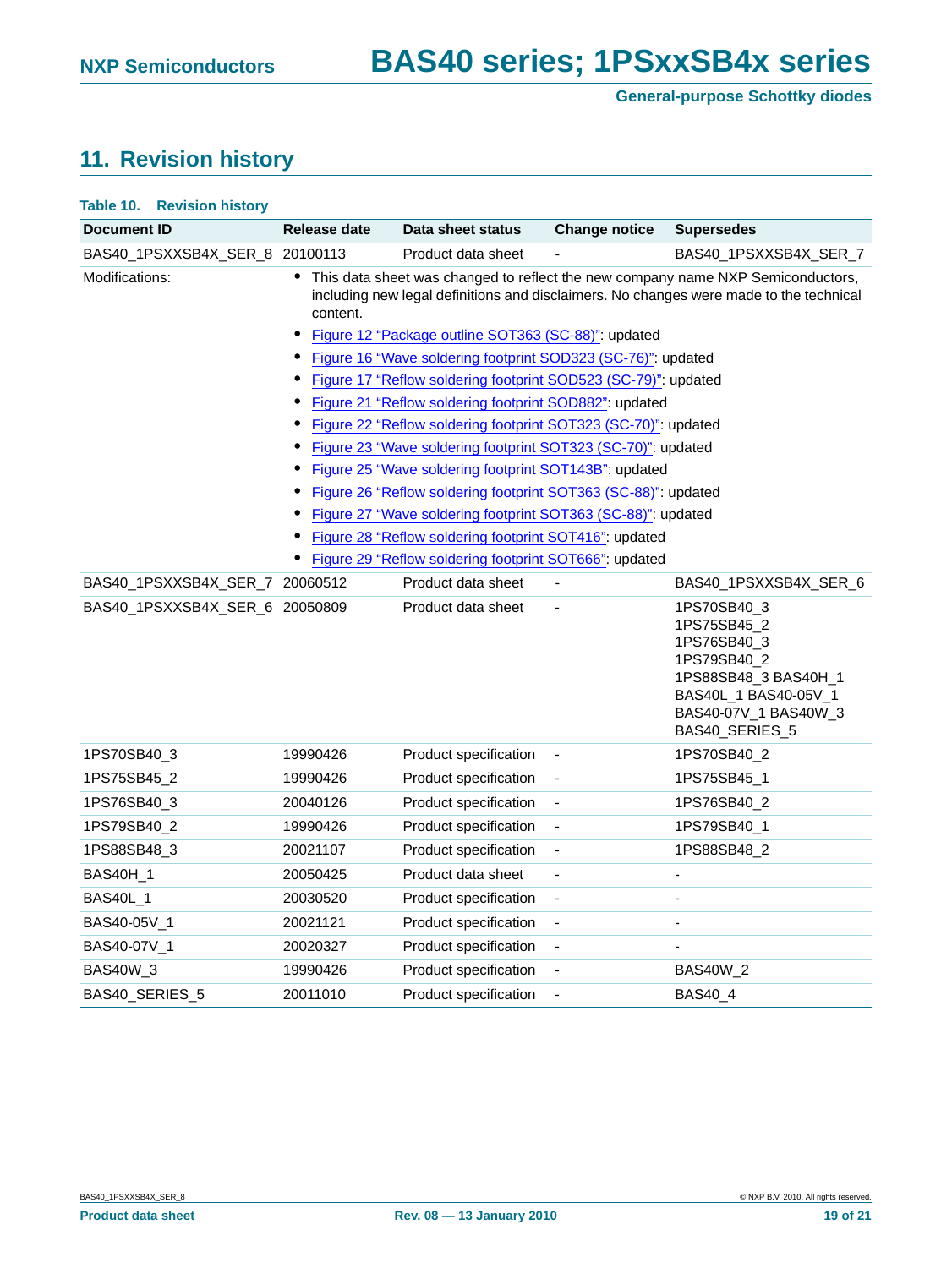# <span id="page-19-1"></span>**12. Legal information**

#### <span id="page-19-2"></span>**12.1 Data sheet status**

| Document status <sup>[1][2]</sup> | Product status <sup>[3]</sup> | <b>Definition</b>                                                                     |
|-----------------------------------|-------------------------------|---------------------------------------------------------------------------------------|
| Objective [short] data sheet      | Development                   | This document contains data from the objective specification for product development. |
| Preliminary [short] data sheet    | Qualification                 | This document contains data from the preliminary specification.                       |
| Product [short] data sheet        | Production                    | This document contains the product specification.                                     |

[1] Please consult the most recently issued document before initiating or completing a design.

[2] The term 'short data sheet' is explained in section "Definitions".

[3] The product status of device(s) described in this document may have changed since this document was published and may differ in case of multiple devices. The latest product status information is available on the Internet at URL http://www.nxp.com.

### <span id="page-19-3"></span>**12.2 Definitions**

**Draft —** The document is a draft version only. The content is still under internal review and subject to formal approval, which may result in modifications or additions. NXP Semiconductors does not give any representations or warranties as to the accuracy or completeness of information included herein and shall have no liability for the consequences of use of such information.

**Short data sheet —** A short data sheet is an extract from a full data sheet with the same product type number(s) and title. A short data sheet is intended for quick reference only and should not be relied upon to contain detailed and full information. For detailed and full information see the relevant full data sheet, which is available on request via the local NXP Semiconductors sales office. In case of any inconsistency or conflict with the short data sheet, the full data sheet shall prevail.

### <span id="page-19-4"></span>**12.3 Disclaimers**

**General —** Information in this document is believed to be accurate and reliable. However, NXP Semiconductors does not give any representations or warranties, expressed or implied, as to the accuracy or completeness of such information and shall have no liability for the consequences of use of such information.

**Right to make changes —** NXP Semiconductors reserves the right to make changes to information published in this document, including without limitation specifications and product descriptions, at any time and without notice. This document supersedes and replaces all information supplied prior to the publication hereof.

**Suitability for use —** NXP Semiconductors products are not designed, authorized or warranted to be suitable for use in medical, military, aircraft, space or life support equipment, nor in applications where failure or malfunction of an NXP Semiconductors product can reasonably be expected to result in personal injury, death or severe property or environmental

damage. NXP Semiconductors accepts no liability for inclusion and/or use of NXP Semiconductors products in such equipment or applications and therefore such inclusion and/or use is at the customer's own risk.

**Applications —** Applications that are described herein for any of these products are for illustrative purposes only. NXP Semiconductors makes no representation or warranty that such applications will be suitable for the specified use without further testing or modification.

**Limiting values —** Stress above one or more limiting values (as defined in the Absolute Maximum Ratings System of IEC 60134) may cause permanent damage to the device. Limiting values are stress ratings only and operation of the device at these or any other conditions above those given in the Characteristics sections of this document is not implied. Exposure to limiting values for extended periods may affect device reliability.

**Terms and conditions of sale —** NXP Semiconductors products are sold subject to the general terms and conditions of commercial sale, as published at http://www.nxp.com/profile/terms, including those pertaining to warranty, intellectual property rights infringement and limitation of liability, unless explicitly otherwise agreed to in writing by NXP Semiconductors. In case of any inconsistency or conflict between information in this document and such terms and conditions, the latter will prevail.

**No offer to sell or license —** Nothing in this document may be interpreted or construed as an offer to sell products that is open for acceptance or the grant, conveyance or implication of any license under any copyrights, patents or other industrial or intellectual property rights.

**Export control —** This document as well as the item(s) described herein may be subject to export control regulations. Export might require a prior authorization from national authorities.

**Quick reference data —** The Quick reference data is an extract of the product data given in the Limiting values and Characteristics sections of this document, and as such is not complete, exhaustive or legally binding.

### <span id="page-19-5"></span>**12.4 Trademarks**

Notice: All referenced brands, product names, service names and trademarks are the property of their respective owners.

# <span id="page-19-0"></span>**13. Contact information**

For more information, please visit: **http://www.nxp.com** For sales office addresses, please send an email to: **salesaddresses@nxp.com**